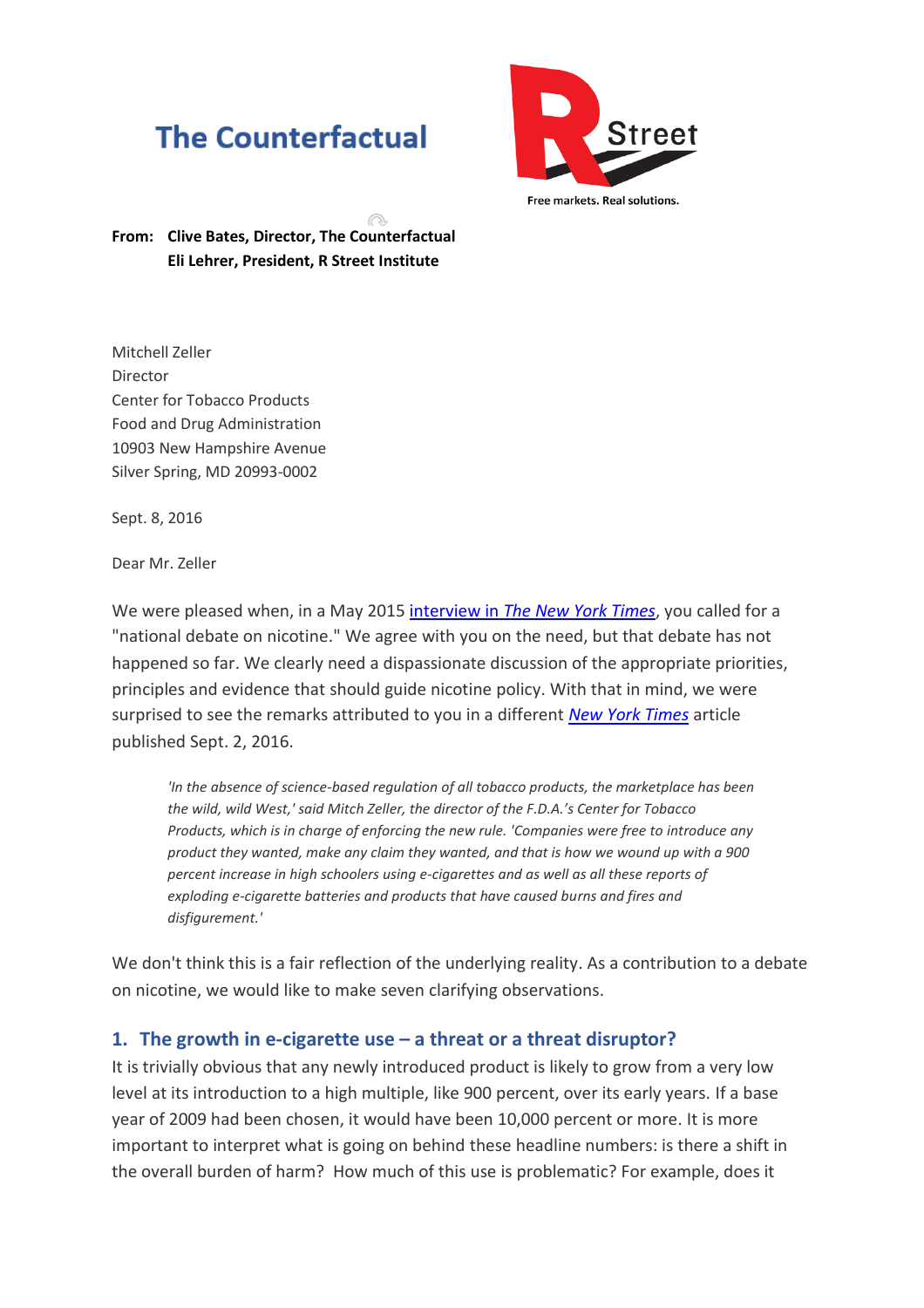reflects youthful experimentation or regular use? How much use includes nicotine? Is vaping feeding into an increase in adult smoking? Addressing these questions, as we do in the sections below, leads to a much more positive assessment of vapor technology's impact.

The better way to interpret the growth in e-cigarette use, both generally and among adolescents, is not as the "Wild West," but as the emergence of a disruptive pro-health technology in the most harmful of all consumer markets. It is a *positive* development if the incumbent cigarette trade is disrupted by a new lower-risk technology.

## **2. The dramatic decline in adolescent smoking changes the burden of risk**

Over the period in question, 2011-15, the behavior about which we are most concerned, cigarette smoking, fell dramatically. Current use of cigarettes by high school students fell from 15.8 percent to 9.3 percent, and use of cigars and pipes also fell.

*Significant linear decreases were observed for current use of cigarettes (15.8% to 9.3%) and smokeless tobacco (7.9% to 6.0%), and significant nonlinear decreases were observed for current use of cigars (11.6% to 8.6%), pipe tobacco (4.0% to 1.0%), and bidis (2.0% to 0.6%).*

Singh T, Arrazola RA, Corey CG, et al. Tobacco Use Among Middle and High School Students — United States, 2011–2015. MMWR *Morb Mortal Wkly Rep* 2016;65:361–367. [\[link\]](http://www.cdc.gov/mmwr/volumes/65/wr/mm6514a1.htm?s_cid=mm6514a1_w)

The rise in e-cigarette use among adolescents should never be discussed without noting the coincident rapid decline in smoking. It only makes sense to be indifferent to the changes in type of nicotine product used if there is no difference in the relative risk of combustion and non-combustion products. But you have spoken on many occasions of the "continuum of risk." As you rightly said in your commentary on the "tobacco endgame" in the journal *Tobacco Control* in 2013:

*Anyone who would ponder the endgame must acknowledge that the continuum of risk exists and pursue strategies that are designed to drive consumers from the most deadly and dangerous to the least harmful forms of nicotine delivery*.

Zeller M (2013) Reflections on the "endgame" for tobacco control. *Tob Control 22 Suppl* 1:i40-1. [\[link\]](http://tobaccocontrol.bmj.com/content/22/suppl_1/i40.full)

We agree with this insight. The debate on nicotine needs to be grounded in an understanding of the relative risks of different nicotine products. The data suggests (but cannot not prove) that consumers are doing as you hope: shifting from the most deadly and dangerous to the least harmful.

### **3. The (in)frequency of adolescent e-cigarette use**

There has been a recent paper that highlights the frequency distribution within the 30-day smoking-prevalence headline. This has highlighted the occasional nature of most teenage vaping, especially among those who were not also smokers.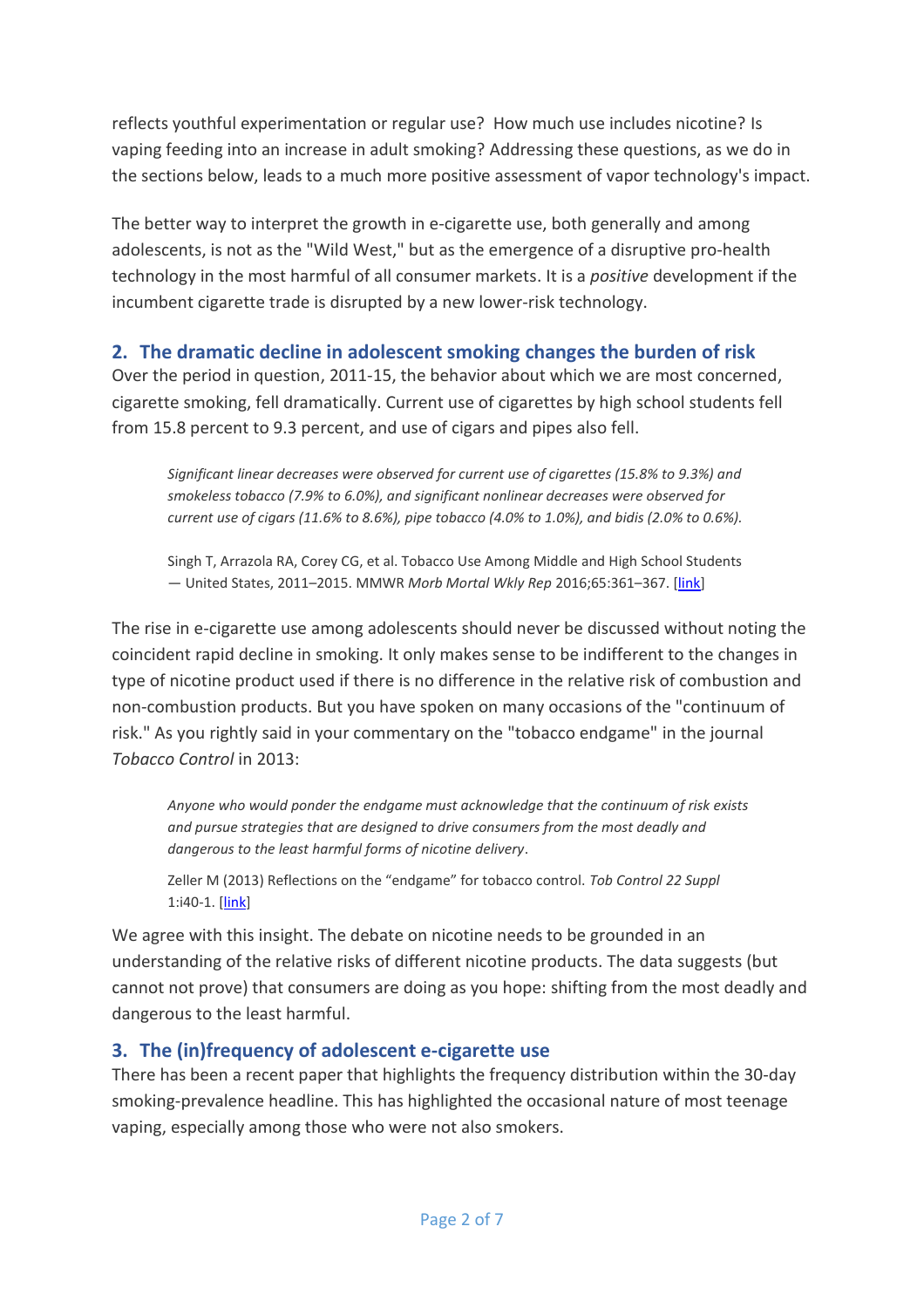*Non-smoking high school students are highly unlikely to use e-cigarettes; among those who do, most used them only on 1–2 of the past 30 days. By contrast, current smokers are likely to use e-cigarettes and on many more days.*

Warner KE, Johnston LD, O'Malley PM, et al (2016) Frequency of E-Cigarette Use and Cigarette Smoking by American Students in 2014. *Am J Prev Med* 51:179–184. [\[link\]](http://www.ajpmonline.org/article/S0749-3797(15)00782-5/abstract)

This paper should be read with the Center for Disease Control and Prevention's analysis showing most adolescent e-cigarette use is occasional. CDC's measure of current use is "used at least once in the last 30 days." But within this very broad measure, there is considerable variation in frequency of use. Daily vaping is *half* as prevalent among 30-day ecigarette users as daily smoking is among cigarette smokers. The CDC data on the frequency distribution of e-cigarette use within 30 days is plotted on the following annotated chart. This illustrates why unqualified statements about smoking or vaping prevalence based on the "last 30 days" measure can be highly misleading.



#### **4. The limited use of nicotine by adolescent vapers**

There is a recent important paper showing that most adolescent vaping does not involve nicotine. The paper, based on the Monitoring the Future survey, provides a warning about simplistic conflation of e-cigarette use and use of nicotine or tobacco products. Respondents reported what substance they vaped the last time they used a vaporizer, such as an e-cigarette. Compared to just using flavorings...

*...Nicotine use came in a distant second, at about 20% in 12th and 10th grade and 13% in 8th grade*

*Conclusions. These results challenge the common assumption that all vaporiser users inhale nicotine. They (a) call into question the designation of vaporisers and e-cigarettes as ENDS ('Electronic Nicotine Delivery System'), (b) suggest that the recent rise in adolescent vaporiser use does not necessarily indicate a nicotine epidemic, and (c) indicate that vaporiser users*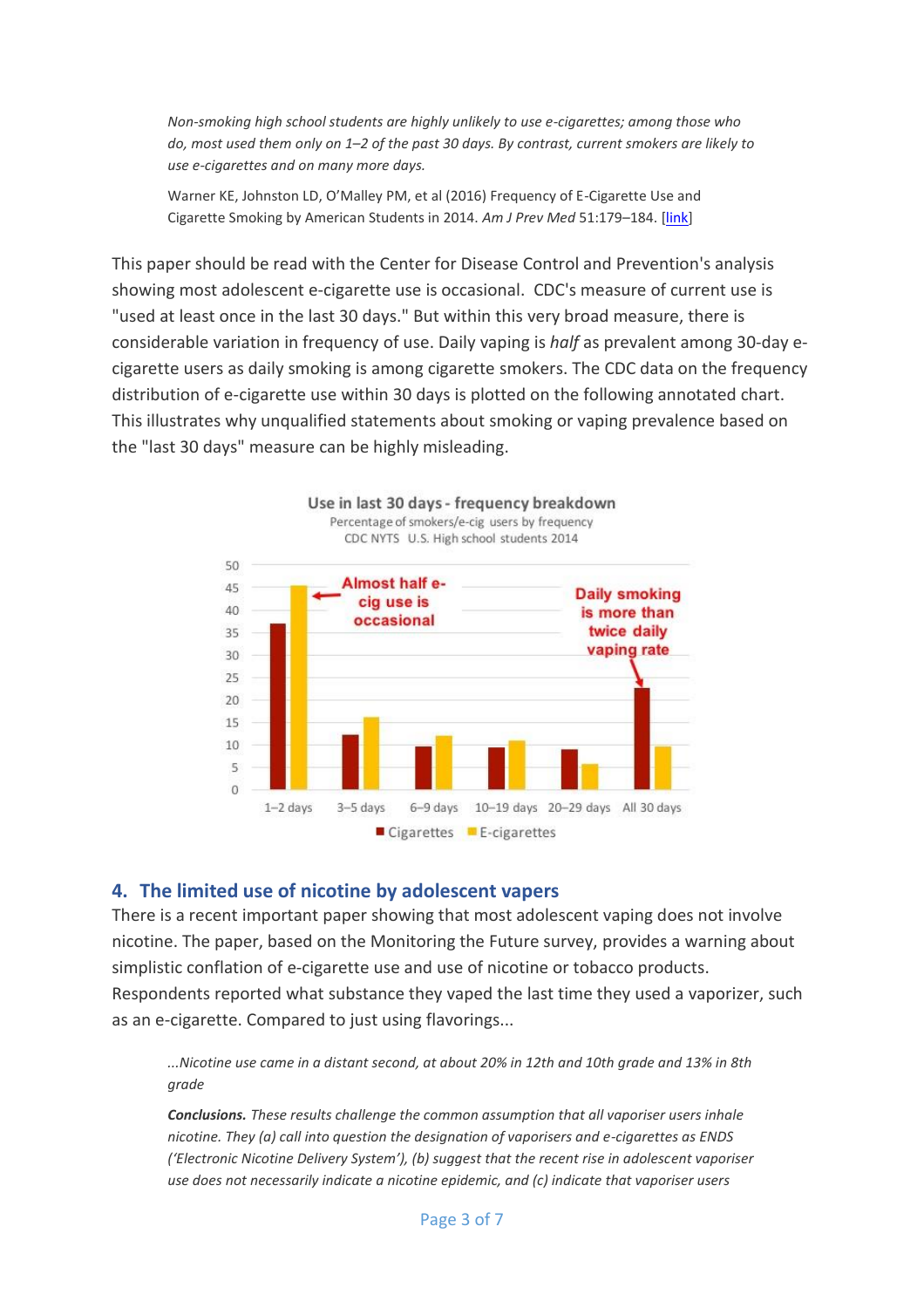*can be candidates for primary prevention programmes. Finally, the results suggest the importance of developing different rationales for the regulation of vaporiser devices as compared to the regulation of substances marketed for vaporiser use.*

Miech R, Patrick ME, O'Malley PM, Johnston LD (2016) What are kids vaping? Results from a national survey of US adolescents. *Tobacco Control* tobaccocontrol-2016-053014.[\[link\]](http://tobaccocontrol.bmj.com/content/early/2016/07/21/tobaccocontrol-2016-053014)

If there is to be a debate about nicotine use, we should focus analysis on data that relates to the use of nicotine, not on more frivolous behaviors. Perhaps future iterations of CDC's National Youth Tobacco Survey should make this distinction clear, so that it does actually capture nicotine or "tobacco use," as defined in the Tobacco Control Act [\(Section 101\)](http://www.fda.gov/TobaccoProducts/Labeling/RulesRegulationsGuidance/ucm261842.htm).

#### **5. The situation with fires and explosions**

You draw attention to the fire and explosion risk associated with lithium-ion batteries. There are risks with these batteries if misused or short-circuited, and there have been several incidents and some injuries. But this is a common challenge across many types of batterypowered devices. Most of these are not regulated by the Food and Drug Administration. The risks should be addressed through consumer-protection law governing electrical safety that covers all batteries and chargers that elevate this risk.

More importantly for the purposes of a nicotine debate, however, is to put this fire risk in context. Again, comparison with risks associated with smoking is instructive. The U.S. National Fire Protection Association provided an analysis of 2011 data, which reveals the scale of the problem:

*In 2011, U.S. fire departments responded to an estimated 90,000 smoking-material fires in the U.S., largely unchanged from 90,800 in 2010. These fires resulted in an estimated 540 civilian deaths, 1,640 civilian injuries and \$621 million in direct property damage; deaths were down substantially from the year before.*

*Home structure fires dominated all these measures of loss except for fire incidents. In 2011, an estimated 17,600 smoking-material home structure fires caused 490 civilian deaths (19% of all home structure fire deaths), 1,370 civilian injuries and \$516 million in direct property damage. The other 72,400 smoking-material fires in 2011 were mostly outdoor fires (60,200 fires in trash, vegetation and other outdoor combustibles).*

John R. Hall, The smoking material fire problem, National Fire Protection Association , July 2013 [\[link\]](http://www.nfpa.org/news-and-research/fire-statistics-and-reports/fire-statistics/fire-causes/smoking-materials)

This extraordinary carnage arose despite the intervention of regulators and followed the legal requirement for "fire-safe" cigarettes, which was complete in [all states](http://www.nfpa.org/public-education/by-topic/top-causes-of-fire/smoking/coalition-for-fire-safe-cigarettes/states-that-have-passed-fire-safe-cigarette-laws) by 2011.

If we were debating nicotine policy, a key point would be to recognize that, to the extent vaping is displacing smoking, we are likely to be experiencing a significant *public health win* in the area of "burns, fires and disfigurement." Again, if we are to draw attention to the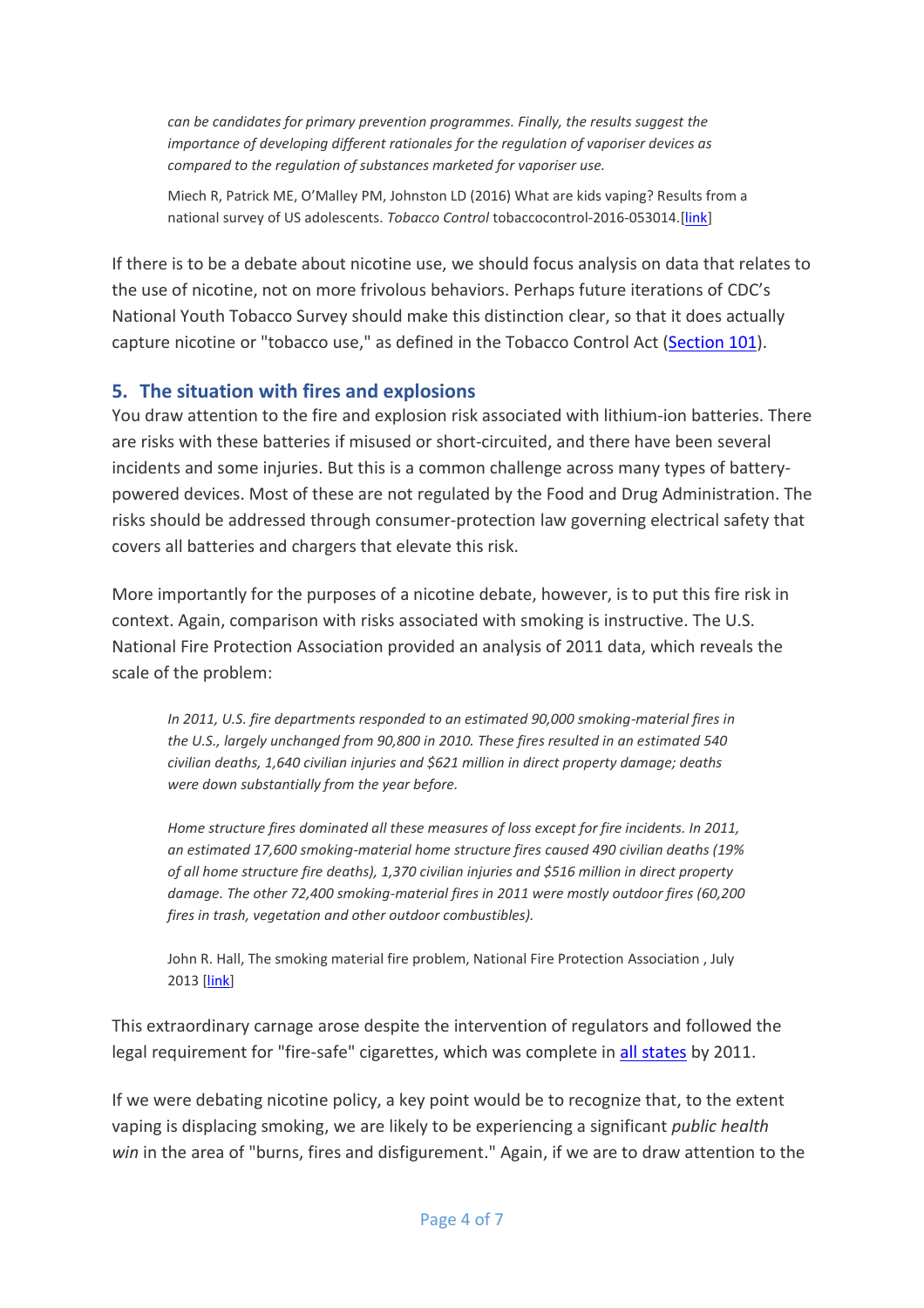problem of fires arising from e-cigarettes, the risk should be placed in context with cigarettes, the product they aim to displace.

### **6. The trends in adult smoking**

While adolescent e-cigarette use is one part of any debate about nicotine trends, we should keep the main prize in sight – that is, reducing adult smoking prevalence at the greatest possible rate. If our goal is to reduce disease and premature death from tobacco use, it is the changes in adult smoking that are the most vital indicator; smoking adults are the primary at-risk group.

The trends in adult smoking in the United States are exceedingly positive, with a decline coinciding with the rise of e-cigarettes and an especially sharp drop between 2014 and 2015. The chart below shows the trend.

# T 95% confidence intensi Percent 30 25 20 15  $\theta$ 998199920002001200220032004200520062007200820092010201120122013201420

#### **Current smoking**

Figure 8.1. Prevalence of current cigarette smoking among adults aged 18 and over: United States, 1997-2015

Source: National Center for Health Statistics, *National Health Interview Survey, 1997–2015*, Sample Adult Core component. Figure 8.1. Prevalence of current cigarette smoking among adults aged 18 and over: United States, 1997–2015. [\[link\]](https://www.cdc.gov/nchs/nhis/releases/released201605.htm#8)

Of course, it's not possible to attribute the decline in smoking conclusively to the rise in vaping, due to the cross-sectional nature of the surveys. However, the rise in vaping has coincided with an accelerating decline in smoking; the idea that there is a causal link should at least be maintained as a credible hypothesis. There is no reason to proceed on the basis that this hypothesis is false. Nearly 2.5 million U.S. adult vapers are now ex-smokers, and the data are consistent with dual users migrating to exclusive vaping. The presence of 8.3 million vapers now poses a significant challenge to the cigarette industry's market of 38 million U.S. smokers.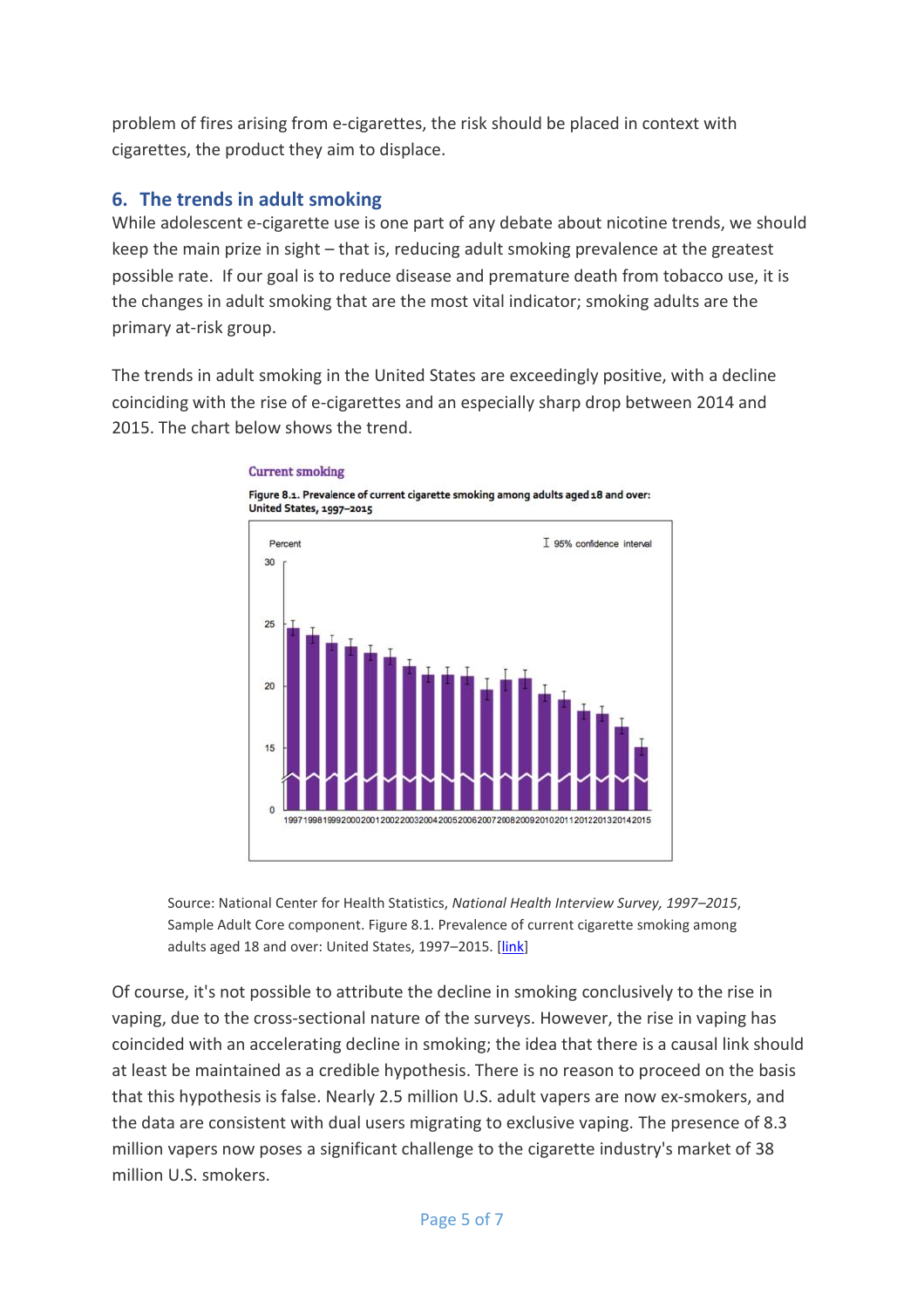

Source: Data - CDC, *National Health Interview Survey, 2015 Data Release* [\[link\]](https://www.cdc.gov/nchs/nhis/nhis_2015_data_release.htm). Analysis - Rodu B. How Many Americans Vape? CDC Data Show Fewer Vapers & Smokers in 2015, Tobacco Truth, July 17, 2015. [\[link\]](http://rodutobaccotruth.blogspot.com/2016/07/how-many-americans-vape-cdc-data-show_7.html)

#### **7. FDA's approach is "anti-proportionate"**

Although you called for a debate in 2015, there still is a pressing need to have a real debate about nicotine, including the potential for vapor and other reduced-risk technologies. While this debate has barely started, let alone run to a satisfactory conclusion, the regulatory reaction from many agencies around the world has been to approach these technologies as a threat, rather than as an opportunity.

Many experts have been troubled at the excessive weight of regulation that is to be placed on e-cigarettes and their vendors by the FDA. This will take place while the most harmful products, cigarettes, have been given what amounts to a free pass through grandfathering and other transitional arrangements. Considering the continuum of risk, the FDA's approach cannot reasonably be described as "proportionate." Even "disproportionate" is an insufficient description; it is not even as though the burdens on e-cigarettes are lower than cigarettes, but just not low enough. In our view, the FDA's approach is best characterized as "anti-proportionate"; the burdens on the much-safer products are far higher than on the most dangerous, and we simply cannot see how that can be justified.

It is wrong to, as the *Times* article does, promote the idea that opposition to the FDA's approach is exclusively from "tobacco-aligned companies." There is a credible public-health argument to take a more risk-proportionate and light-touch approach to regulating nicotine. The FDA has the tools to do this: it could support congressional legislation to change the predicate date for e-cigarettes and then use its powers to set technical standards to